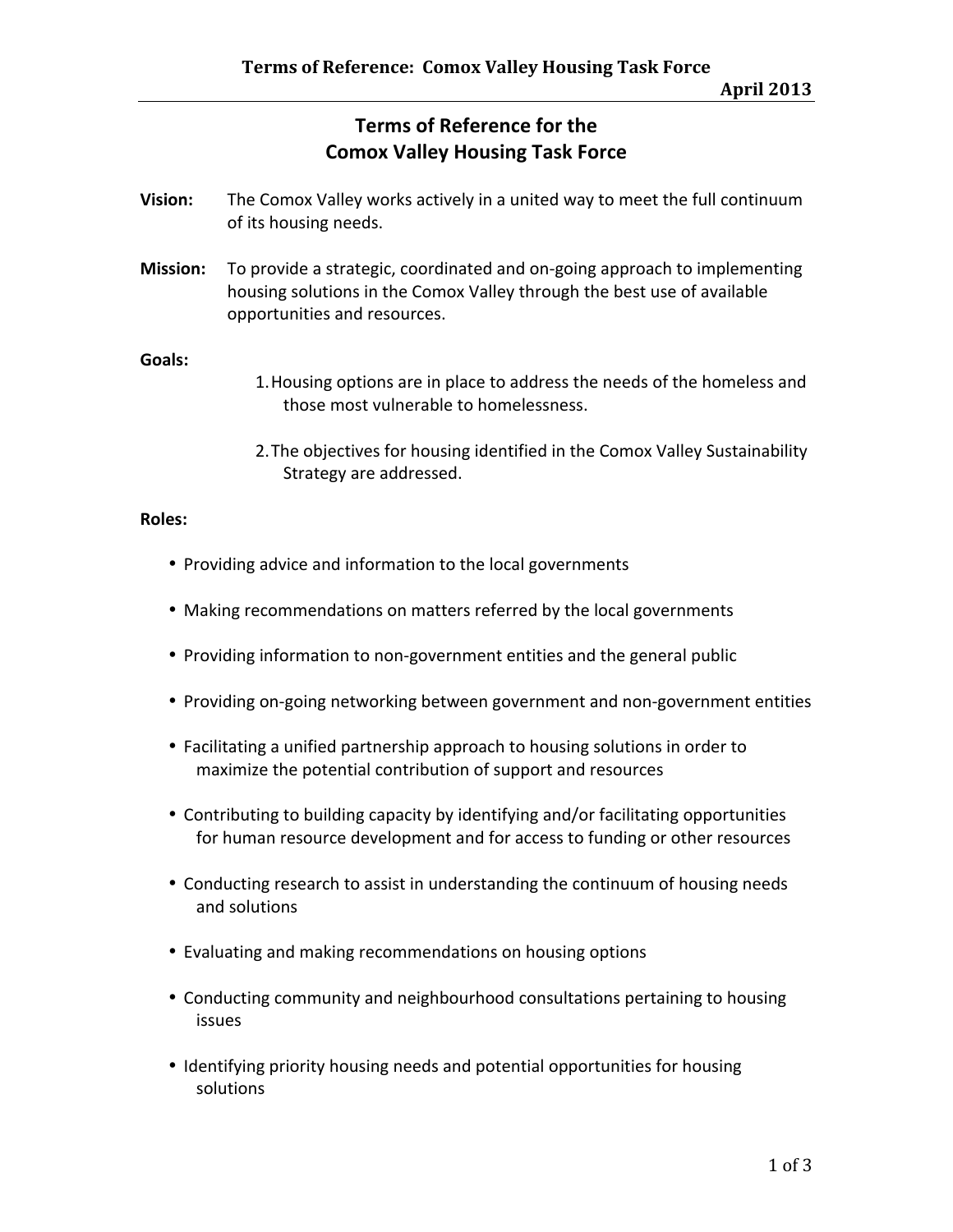- Coordinating initiatives to implement housing solutions that will address priority housing needs and/or utilize available opportunities
- Advocating for policy, program and regulatory changes that will support meeting the identified housing needs of the community.

#### **Responsibilities:**

- To finalize a terms of reference for approval by the participating local governments
- To establish, implement, monitor and evaluate a work program
- To prepare a financial plan to support on-going work, including potential contributions from government and non‐government sources.
- To meet at least six times a year (including at least once each quarter)
- To provide a quarterly report on activities to each participating local government
- To provide an annual report on activities and on progress towards meeting goals to each participating local government and to the general public
- To provide an annual financial report to each participating local government

## **Structure:**

The Task Force will be comprised of up to twelve members.

The board of the Comox Valley Regional District will appoint an area director and the councils of the City of Courtenay, the Town of Comox and the Village of Cumberland will each appoint one of its members to be members of the Task Force.

The four elected official members will appoint up to eight additional members to ensure effective and balanced representation from key sectors (such as First Nations, housing providers, agencies, development companies, business, etc) after soliciting expressions of interest.

The Task Force will select its Chair and Vice Chair from the Task Force members.

The Task Force may establish committees and appoint non Task Force participants.